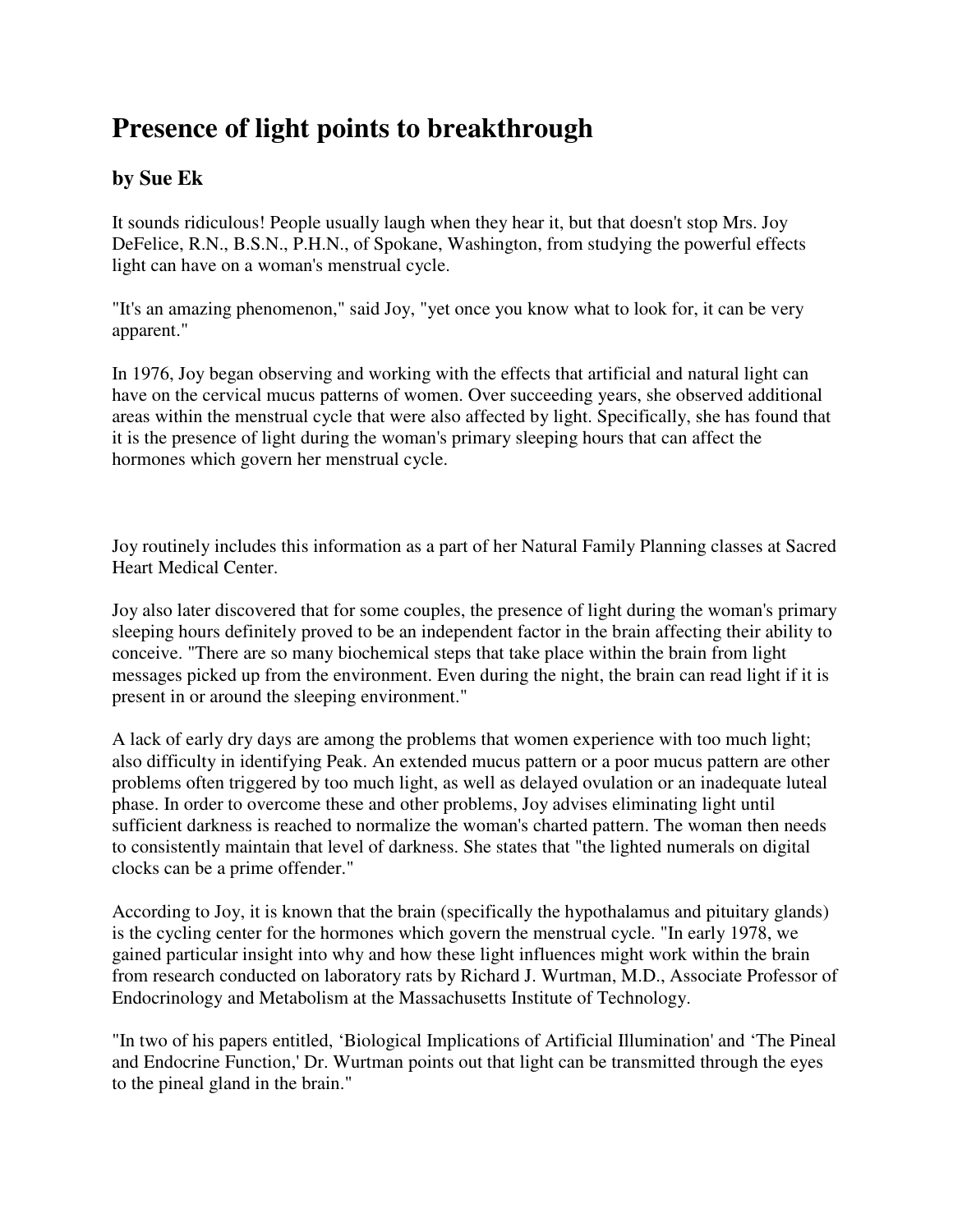"The pineal gland has undergone extraordinary changes with evolution," writes Dr. Wurtman. "It has developed into an unusual kind of gland, a neuro-endocrine transducer. This means that this gland can take an outward stimulus (light), which is relayed through a special optic (eye) nerve route to the pineal gland, which can then convert this light impulse to a hormonal output (called melatonin)." Joy postulates that melatonin is stored in the hypothalamus which, again, is the cycling center for the woman. "Therefore, if the definite 24-hour rhythm of melatonin (normally low during the day and high during the night), becomes imbalanced, then the hormones of the menstrual cycle can also become disturbed." Joy has collated formal details on her scientific rationale of the light phenomenon in human reproduction.

"In the beginning, we thought these light influences would be seen only occasionally. But it soon became apparent that light interference in cervical mucus patterns, as well as all the other phases of the human menstrual cycle, was quite common." To date, Joy has become aware of a total of 30 different areas wherein the woman's reproductive hormones can be affected by the presence of light during sleep.

Now, Joy is able to solve menstrual cycle pattern difficulties much more readily by, in most cases, eliminating a sufficient amount of light during the woman's primary sleeping hours and maintaining that level of darkness.

In women who threaten to miscarry, Joy's findings are also particularly useful. She has had several cases where the women were pregnant, but developed early pregnancy bleeding and no specific cause found by their physician. In two of the cases, ultrasounds had been done and a D & C was scheduled because of no signs of continued pregnancy. The women happened to contact Joy about the bleeding, and in all cases she advised them to immediately eliminate all light from their sleeping area. She also suggested in the two ultrasound cases to postpone the  $D \& Cs$  as well. In each instance, the bleeding lessened dramatically and usually stopped altogether. In the two ultrasound cases, the test was repeated a week later and the pregnancy was found to be present and progressing. Darkness was maintained throughout all the above pregnancies and they were successfully completed.

"I know that bleeding definitely reacts to light," Joy said. She has also repeatedly observed cessation of abnormal luteal phase spotting and also daily spotting during breastfeeding with elimination of light at night.

Joy's initial research was conducted on women attending instruction for general NFP information who were asked to participate in a study of environmental factors on the menstrual cycle. She later also conducted research on women who were unable to conceive. The first group did not know that Joy had any knowledge of the effects of light on the cycle.

According to Joy, research results indicate that couples who need to eliminate light to resolve problem areas within their menstrual cycle, will all observe positive changes in their charted patterns if the process is done correctly for that individual woman's pattern. The normalization of the hormonal pattern also assisted couples attempting to conceive.